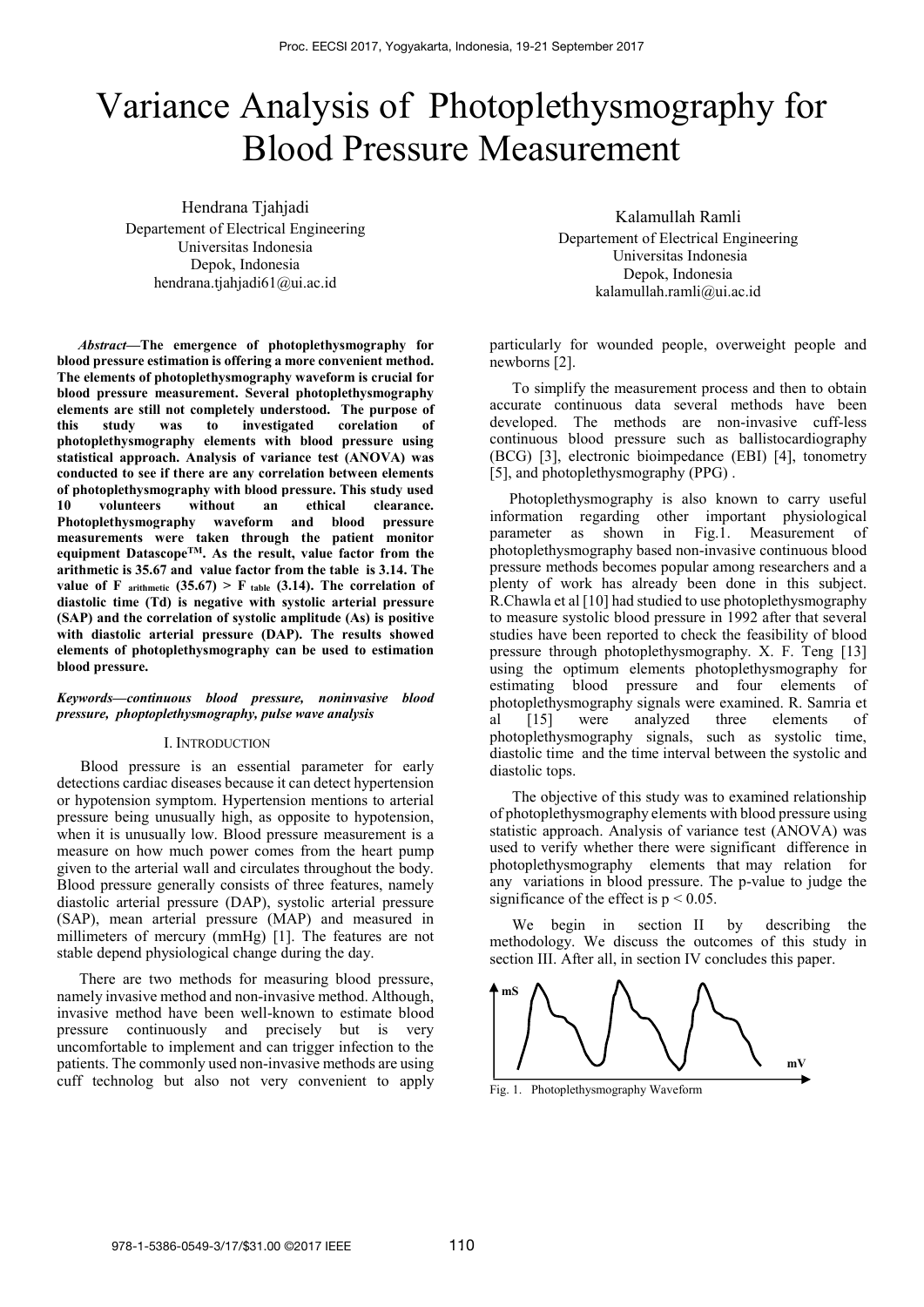TABLE I CATAGORIES OF HYPERTENSION [2]

| Clasiffication       | Systolic Arterial<br>Pressure (mmHg) | Diastolic Arterial<br>Pressure (mmHg) |  |  |
|----------------------|--------------------------------------|---------------------------------------|--|--|
| Normal               | 120                                  | 80                                    |  |  |
| Prehypertension      | 120-139                              | 80-89                                 |  |  |
| Stage-1 hypertension | 140-159                              | 90-99                                 |  |  |
| Satge-2 hypertension | >160                                 | >100                                  |  |  |

# II. METHODOLOGY

#### *A. Data summary*

We have measured features of a photopletysmography waveform and blood pressure with 10 volunteers  $(15 - 45)$ years old) without an ethical clearance.The measurement is repeated 3 times and runs in random order. Photoplethysmography waveform and blood pressure measurements were taken through the Datascope<sup>TM</sup> patient monitor equipment.

 Blood pressure was measured using noninvasive (NIBP) methods and divided into four categories based on category's hypertension as figured out in Table I. Photoplethysmography was recorded at left index finger for 5 minutes. In request to find an optimum element for measueremnt blood pressure, four elements of photoplethysmography signals were investigated as shown in Fig. 2, such as, diastolic time (Td), systolic time (Ts), systolic amplitude (As), diastolic amplitude (Ad). After collected the data, a table of measures results can be made as shown in Table II.

#### *B. Statistical analysis.*

 Analysis of variance (ANOVA) was implemented to ensure if elements of photoplethysmography can be used to estimation blood pressure. There are two hypotheses in ANOVA namely;  $H_0$  if there is no significant difference between variabels and  $H_1$  if there is a significant difference at least one variabel. Where, F is ANOVA coefficient, if the value of F  $_{\text{arithmetic}}$  > F  $_{\text{table}}$ , then reject hypothesis H<sub>0</sub> because of not enough evidence to accept hypothesis  $H<sub>0</sub>$ . ANOVA statistical calculations were obtained using a confidence level of 95% and the p-value to judge the significance of the effect is  $p < 0.05$ . The small p-value indicates the excellent evidence against the H<sub>0</sub>.



Fig. 2. Photoplethysmography elements, where Ts is a systolic time, Td is diastolic time, As is systolic amplitude, and Ad is diastolic amplitude

TABLE II TABLE OF MEASURES

| <b>PPG</b><br>Elements | Valunteers |                |          |          | Total    | Mean     |            |     |
|------------------------|------------|----------------|----------|----------|----------|----------|------------|-----|
|                        |            | $\overline{2}$ | 3        | 4        | 5        | n        |            |     |
| <b>Ts</b>              | $T_{1S}$   | $T_{2S}$       | $T_{3S}$ | $T_{4S}$ | $T_{5S}$ | $T_{nS}$ |            |     |
|                        |            |                |          |          |          |          | <b>Tst</b> | Ϋts |
| $T_d$                  | $T_{1d}$   | $T_{2d}$       | $T_{3d}$ | $T_{4d}$ | $T_{5d}$ | $T_{nd}$ |            |     |
|                        |            |                |          |          |          |          | Tdt        | Ÿtd |
| $A_{S}$                | $A_{1S}$   | $A_{2S}$       | $A_{3S}$ | $A_{4S}$ | $A_{5S}$ | $A_{nS}$ |            |     |
|                        |            |                |          |          |          |          | Ast        | Ÿаs |
| $A_d$                  | $A_{1d}$   | $A_{2d}$       | $A_{3d}$ | $A_{4d}$ | $A_{5d}$ | $A_{nd}$ |            |     |
|                        |            |                |          |          |          |          | Adt        | Ÿad |

 The outcomes of the ANOVA are described in an ANOVA table, which has columns identified Sum of Squares, degrees of freedom, mean of square, and F for Fratio as shown in Table III. ANOVA has the following test statistics ;

$$
F = \frac{MStreament}{MServer}
$$
 (1)

Where, MStreatment is mean of squares for treatment and MSerror is mean of squares for error [19]

$$
SSt = \sum n(y - \bar{y})^2
$$
 (2)

MStreament = 
$$
\frac{\text{SSt}}{\text{p} - 1}
$$
 (3)

Where, SSt is sum of squares for treatment, p is total number of populations, and n is total number of samples in a population [19] .

$$
SSe = \sum (n-1)S^2
$$
 (4)

$$
M\text{Server} = \frac{\text{SSe}}{\text{N} - \text{p}}\tag{5}
$$

Where, SSe is sum of squares for error, S is standard deviation of the samples, and N is total number of observations [19].

TABLE III THE ANOVA RESULTS TABLE

| Source of    | Sum of                  | Degrres | Mean            | F                  |
|--------------|-------------------------|---------|-----------------|--------------------|
| difference   | square                  | of      | of              |                    |
|              |                         | freedom | square          |                    |
|              |                         |         |                 |                    |
|              |                         |         |                 | <b>MStreatment</b> |
| SSt          | $\sum n(y - \bar{y})^2$ | $p-1$   | SSt             |                    |
| (treatments) |                         |         | $p-1$           | MSerror            |
|              |                         |         |                 |                    |
| SSe          | $\sum(n-1)S^2$          | $N-p$   |                 |                    |
| (error)      |                         |         | $rac{SSe}{N-p}$ |                    |
|              |                         |         |                 |                    |
|              |                         |         |                 |                    |
| Total        |                         |         |                 |                    |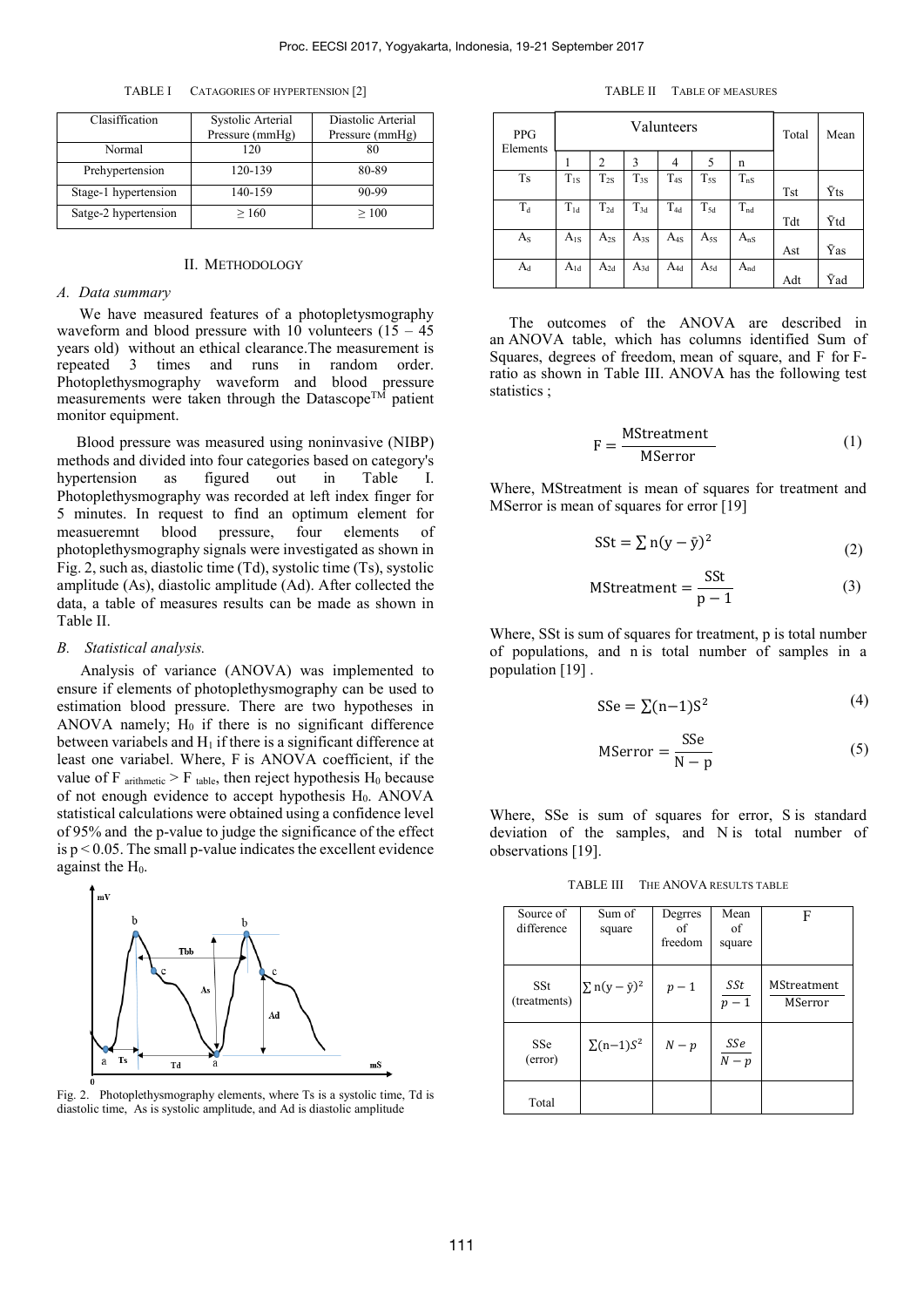

 This study used 10 volunteers by dividing it into category hypertension. The result of blood pressures of volunteers representing all categories as shown in Fig 3. There were differences of morphology PPG at diastolic time (Td ) in systolic blood pressure subjects as shown in Fig. 4. Diastolic time (Td) in high systolic value, more longer than in low systolic value.

The correlation systolic blood pressure to diastolic time (Td) and systolic amplitude (As) were showed in graphical form in Fig. 5 and Fig. 6. From that figures, it is clearly seen that the correlation of diastolic time (Td) is negative and systolic amplitude (As) is positive with the blood pressure. That means the value of blood pressure is inverse with the dias

 The hypothesis; there is the significant change in systolic time (Td) on PPG that may account for any variations in systolic arterial pressure (SAP). One way analysis of variance (ANOVA) test is perform to see if there is any significant defference between diastolic time (Td) on PPG parameter with systolic arterial pressure (SAP).

We used analysis of variance (ANOVA) to prove the effect of PPG features on blood pressure in statistical approach. One way ANOVA was performed to compare the photoplethysmography feature on blood pressure. ANOVA test results are as follows ; the sum of squares due to error (SSE ) is 0.21, the mean sum of squares due to treatment (SST) is 1.89, and the ANOVA coefficient, is 35.67, as shown in Tabel IV.







Fig. 5. Diastolic time comparison of sytolic arterial pressure



Fig. 6. Systolic amplitude comparison of sytolic arterial pressure

 The ANOVA factor from the F table statistic is 3.14. The value of F arithmetic  $(35.67) > F$  table  $(3.14)$ , then reject hypothesis  $H_0$  because of not enough evidence to accept hypothesis  $H_0$ . The results showed elements of photoplethysmography can be used to estimation blood pressure.

TABLE IV ANOVA RESULTS

| Source of<br>variation | Sum of<br>square | df | Mean of<br>square | F     |
|------------------------|------------------|----|-------------------|-------|
| Treatments             | 1.89             | 3  | 0.63              | 35.67 |
| Error                  | 0.21             | 12 | 0.02              |       |
| Total                  | 2.09             | 15 |                   |       |